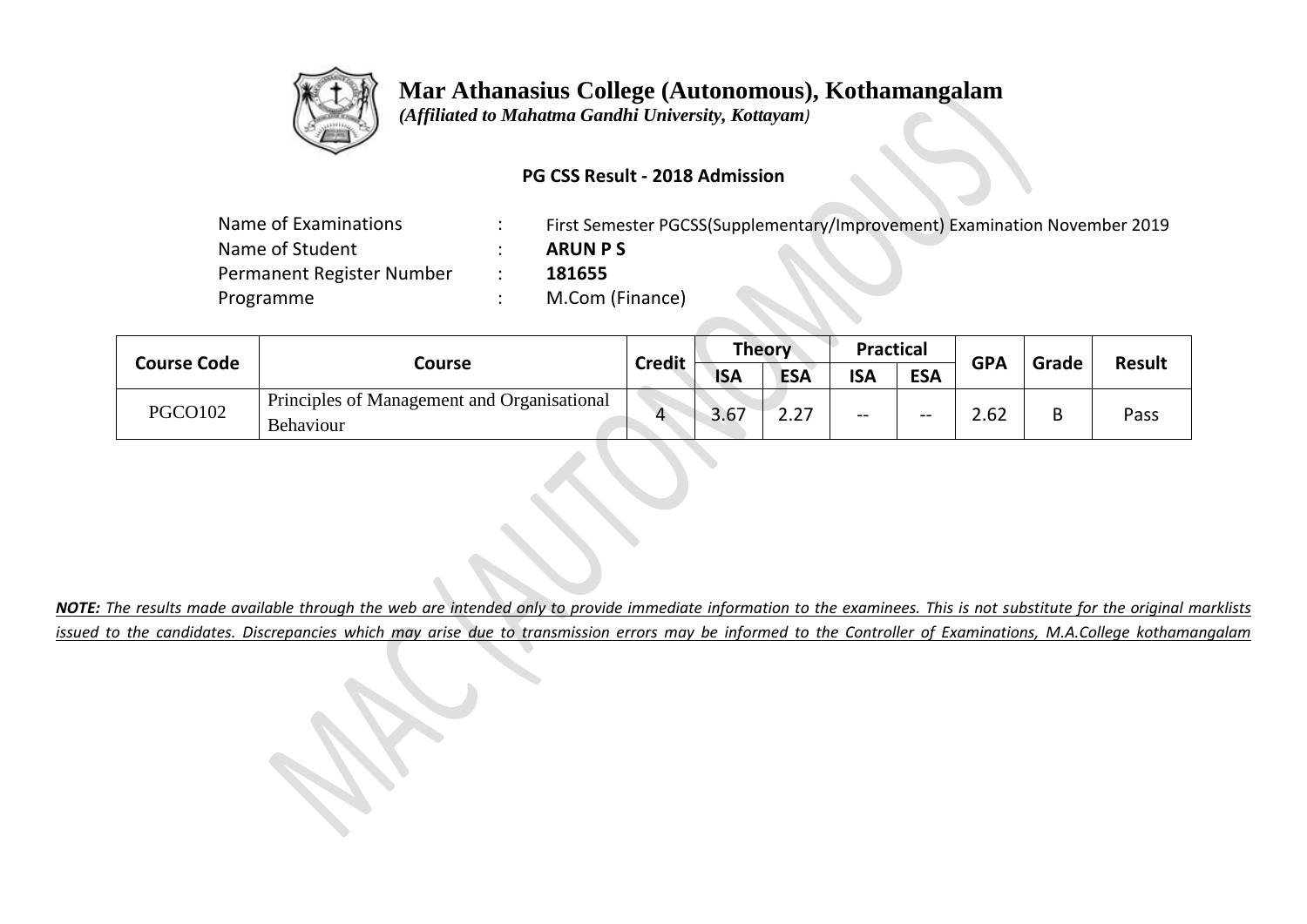

# **Mar Athanasius College (Autonomous), Kothamangalam**

 *(Affiliated to Mahatma Gandhi University, Kottayam)*

#### **PG CSS Result - 2018 Admission**

| Name of Examinations      | First Semester PGCSS(Supplementary/Improvement) Examination November 2019 |
|---------------------------|---------------------------------------------------------------------------|
| Name of Student           | <b>JEESMON JOHNY</b>                                                      |
| Permanent Register Number | 181662                                                                    |
| Programme                 | M.Com (Finance)                                                           |

| <b>Course Code</b>  |                                                          | <b>Credit</b>  | <b>Theory</b> |            | <b>Practical</b> |            | <b>GPA</b> | Grade | <b>Result</b> |
|---------------------|----------------------------------------------------------|----------------|---------------|------------|------------------|------------|------------|-------|---------------|
|                     | <b>Course</b>                                            |                | <b>ISA</b>    | <b>ESA</b> | <b>ISA</b>       | <b>ESA</b> |            |       |               |
| PGCO <sub>101</sub> | Advanced Financial Accounting - I                        |                | 3.33          | 1.63       | --               | --         | 2.06       | C     | Pass          |
| PGCO <sub>102</sub> | Principles of Management and Organisational<br>Behaviour |                | 3.33          | 1.37       | --               | --         | --         | --    | Fail          |
| PGCO103             | <b>Financial Management Principles</b>                   | $\overline{4}$ | 3.33          | 2.07       | --               | --         | 2.39       | C     | Pass          |
| PGCO104             | <b>Research Methodology</b>                              | 4              | 3.33          | 1.23       | --               | --         |            | --    | Fail          |
| PGCO <sub>105</sub> | <b>Quantitative Techniques</b>                           | 4              | 3.00          | 1.03       | --               | $- -$      | --         | --    | Fail          |

*NOTE: The results made available through the web are intended only to provide immediate information to the examinees. This is not substitute for the original marklists issued to the candidates. Discrepancies which may arise due to transmission errors may be informed to the Controller of Examinations, M.A.College kothamangalam*